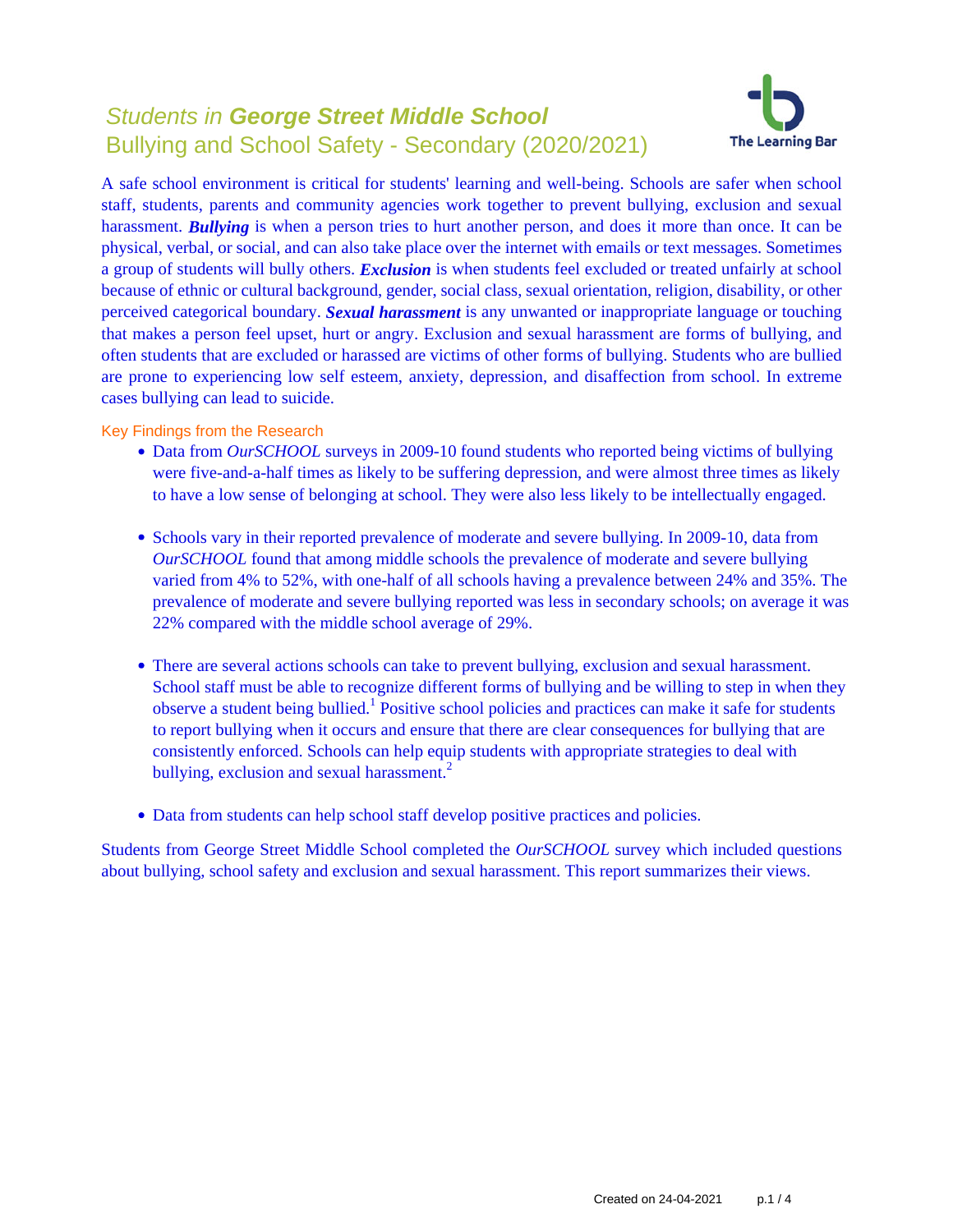### **1. The prevalence of school bullying**

The literature distinguishes between bullies, victims and those who are both bullies and the victims of bullying.<sup>3</sup> The percentage of students who report being victims of bullying is a useful school-level measure of the extent of bullying and its potential effects on youth. Students' reports of taking part in bullying and students' accounts of witnessing bullying are less useful as a school measure, because even a single incident of bullying may be seen or talked about by a wide range of students.

Overall, 41.7% of students in George Street Middle School reported being a victim of bullying about once a week or more often, for at least one of the four types of bullying. In addition, *OurSCHOOL* classifies students as being moderate or severe victims. Figure 1 - shows the results for all students in George Street Middle School, and separately for boys and girls, compared with the national average. Figure 2 indicates the types of bullying most often experienced by the students at George Street Middle School. The results are based on students' reports of being victims of physical, social, verbal and cyber bullying in the previous 30 days.

#### **Figure 1: Prevalence of bullying at George Street Middle School**



#### **Figure 2: Bullying by Type at George Street Middle School**

#### Almost Every Day About 2 or 3 Times a Week About Once a Week Never or hardly ever  $\overline{36}$  $6.6$  $10.7$ 18.3  $\overline{A}$



### **2. Where and when bullying occurs**

Bullying tends to occur most frequently in classrooms, hallways and the lunchroom, but this can vary among schools.<sup>4</sup> Students quickly learn where the 'hot-spots' are, which tend to be places where there is inadequate supervision.<sup>5</sup> Students at George Street Middle School were asked where bullying happened most often in and near their school. The results are shown in Figure 3.

**Figure 3: Where bullying occurs at George Street Middle**



The students at George Street Middle School were also asked when bullying most often occurred. Figure 4 displays the results.

**Figure 4: When bullying occurs at George Street Middle School**

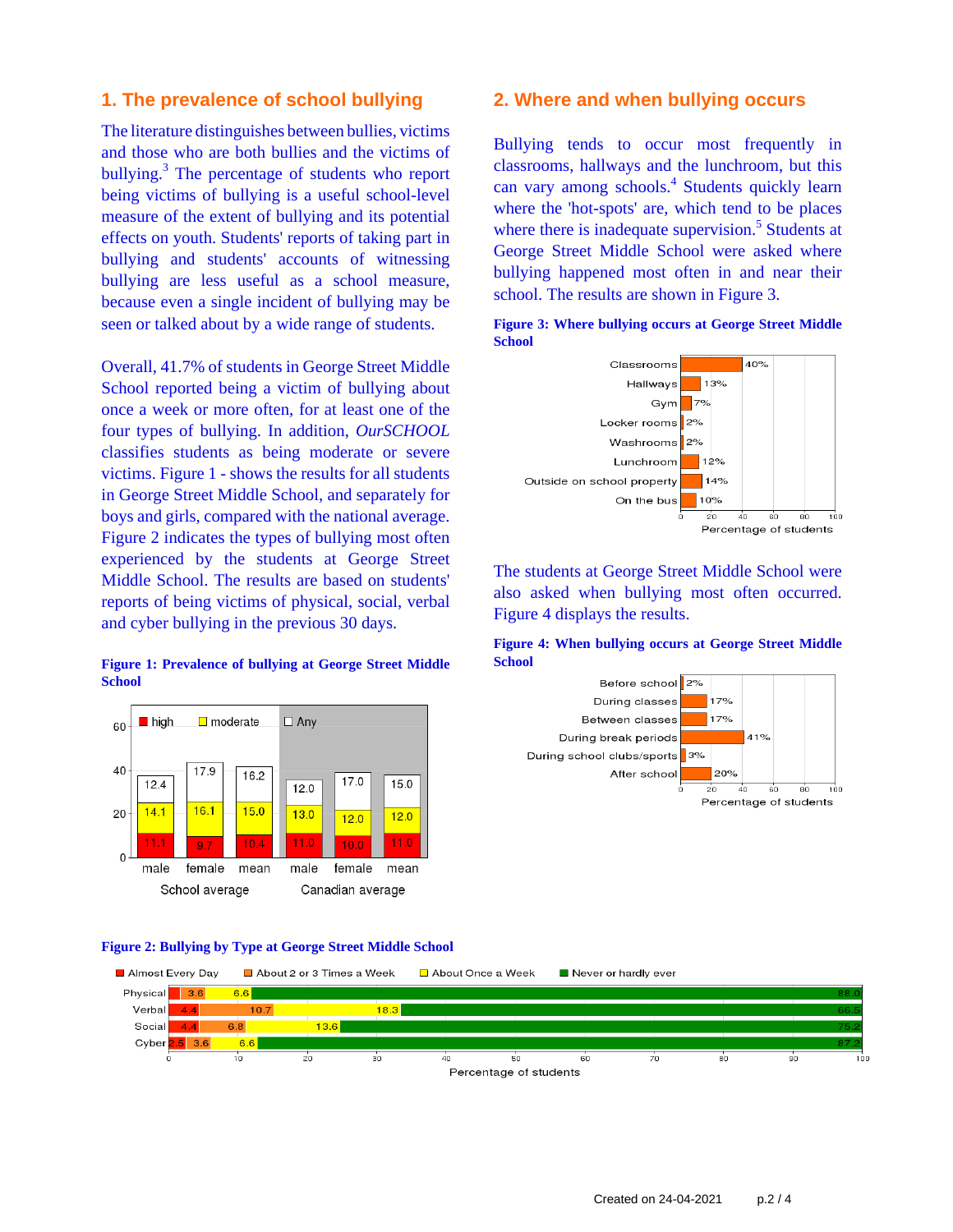### **3. How students respond to bullying**

Students in George Street Middle School who reported being bullied in the past 30 days were asked what they did the last time they were bullied. Figure 5 summarizes their responses.

### **Figure 5: How students respond when bullied at George Street Middle School**



Figure 6 summarizes student responses when they saw or heard about a student being bullied.

#### **Figure 6: Response when others are bullied at George Street Middle School**



### **4. Measures to prevent bullying**

School policies and practices can help prevent student bullying. Students at George Street Middle School indicated the extent to which they felt certain anti-bullying measures were practiced in their school. Figure 7 shows the percentage of students that agreed or strongly agreed that these practices were evident in their school.

#### **Figure 7: Measures to prevent bullying at George Street Middle School**



### **5. Students who feel excluded**

Many students feel excluded by their peers or treated unfairly by school staff because of their ethnic or cultural background, gender, social class, sexual orientation, religion, disability, or other perceived categorical boundaries. Figure 8 shows the percentage of students who felt excluded by other students for various reasons.





Figure 9 shows the percentage of students who felt they were treated unfairly by school staff for these same reasons.

**Figure 9: Reasons students feel they are treated unfairly by staff at George Street Middle School**